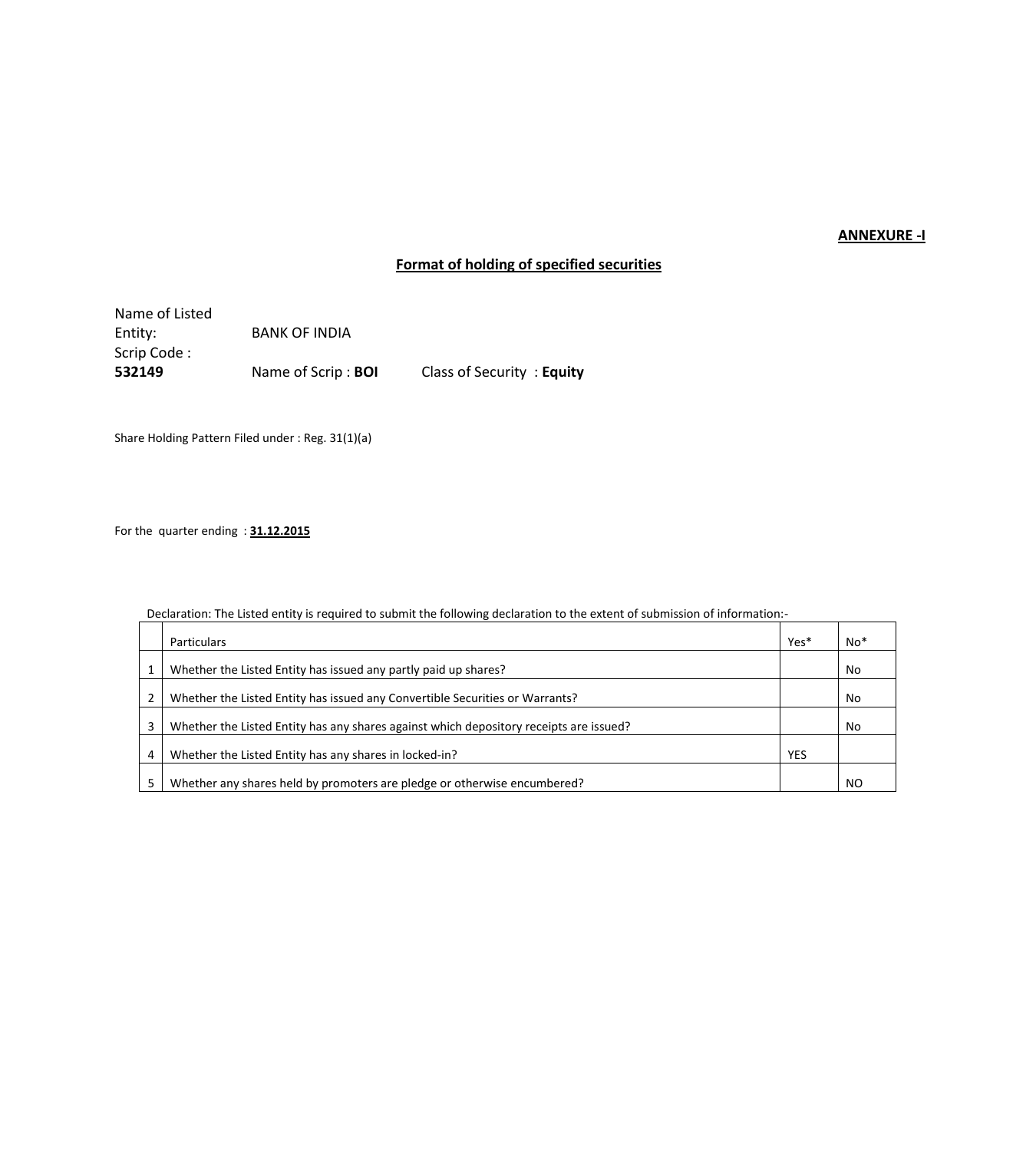### **Table I - Summary statement holding of specified securities**

|                       | (C2)                                    | (C1)                        | (C)                            | (B)                        | (A)                             |                                          | Categ<br>ory<br>$\mathbf{I}$                                                                                                                                                                                                |
|-----------------------|-----------------------------------------|-----------------------------|--------------------------------|----------------------------|---------------------------------|------------------------------------------|-----------------------------------------------------------------------------------------------------------------------------------------------------------------------------------------------------------------------------|
| <b>Total</b>          | Shares held<br>by<br>Employee<br>Trusts | Shares<br>underlying<br>DRs | Non<br>Promoter-<br>Non Public | Public                     | Promoter &<br>Promoter<br>Group |                                          | Category of<br>${\bf shareholder}$<br>(II)                                                                                                                                                                                  |
| 28799<br>$\mathbf{1}$ | $\bf{0}$                                |                             |                                | 287990                     | $\mathbf{1}$                    |                                          | Nos of<br>sharehol<br>ders<br>(III)                                                                                                                                                                                         |
| 791913<br>170         | $\boldsymbol{0}$                        |                             |                                | 23654100<br>$\sqrt{2}$     | 55537216<br>8                   |                                          | No of<br>fully<br>paid-up<br>equity<br>shares<br>held (IV)                                                                                                                                                                  |
|                       | $\boldsymbol{0}$                        |                             |                                |                            | $\mathbf{0}$                    |                                          | $\mathbf{N}\mathbf{o}$<br>of<br>Par<br>tly<br>pai<br>d-<br>up<br>equi<br>ty<br>sha<br>res<br>held<br>(V)                                                                                                                    |
|                       | $\boldsymbol{0}$                        |                             |                                |                            | $\mathbf{0}$                    |                                          | No of<br>shares<br>underl<br>ying<br>Deposi<br>tory<br>Receip<br>$ts$ $(VI)$                                                                                                                                                |
| 791913<br>170         | $\boldsymbol{0}$                        |                             |                                | 23654100<br>$\overline{c}$ | 55537216<br>8                   |                                          | <b>Total</b><br>nos.<br>shares<br>held<br>$(VII) =$<br>$(IV)+(V)$<br>$+(VI)$                                                                                                                                                |
| 100.00                | $\boldsymbol{0}$                        | NA                          |                                | 29.87                      | 70.13                           |                                          | Shareholdi<br>ng as a %<br>of total no.<br>of<br>shares(calc<br>ulated as<br>per SCRR,<br>1957)<br>(VIII) As a<br>$%$ of<br>$(A+B+C2)$                                                                                      |
| 791913<br>170         | $\boldsymbol{0}$                        |                             |                                | 236541<br>002              | 555372<br>168                   | Class:<br>Equity                         |                                                                                                                                                                                                                             |
| $\bf{0}$              | $\boldsymbol{0}$                        |                             | $\boldsymbol{0}$               | $\boldsymbol{0}$           | $\mathbf{0}$                    | Cla<br>$_{\rm SS}$<br>eg:<br>$\mathbf Y$ | No of Voting Rights                                                                                                                                                                                                         |
| 791913<br>170         |                                         |                             |                                | 236541<br>002              | 555372<br>168                   | Total                                    | <b>Number of Voting Rights held in</b><br>each class of securities (IX)                                                                                                                                                     |
| 100.0<br>$\mathbf{0}$ |                                         |                             |                                | 29.87                      | 70.13                           |                                          | <b>Total</b><br>as a<br>$%$ of<br>$(A+B)$<br>$+C$                                                                                                                                                                           |
| $\bf{0}$              |                                         |                             |                                | $\boldsymbol{0}$           | $\mathbf{0}$                    |                                          | No of<br>shares<br>Underly<br>ing<br>Outstan<br>ding<br>converti<br>ble<br>securitie<br>$\mathbf{s}$<br>(Includi<br>ng<br>Warran<br>$(s)$ $(X)$                                                                             |
| 100.00                |                                         |                             |                                | 29.87                      | 70.13                           | $(A+B+C2$<br>$\lambda$                   | Sharehold<br>ing, as a<br>$\%$<br>assuming<br>full<br>conversio<br>n of<br>convertibl<br>$\mathbf{e}$<br>securities<br>(as a<br>percentag<br>e of<br>diluted<br>share<br>capital)<br>$(XI) = (VII)$<br>$)+(X) As$<br>a % of |
| 578017<br>670         |                                         |                             |                                | 22645502                   | 55537216<br>8                   |                                          | Number of<br><b>Locked</b> in shares<br>(XII)<br>No. (a)                                                                                                                                                                    |
| 72.<br>99             |                                         |                             |                                | 9.57                       | 100.<br>00                      | $\mathbf{e}\mathbf{s}$<br>held<br>(b)    | As a<br>$\%$<br>of<br>total<br>shar                                                                                                                                                                                         |
|                       |                                         |                             |                                |                            |                                 |                                          | $\mathbf N$<br>о.<br>(a)<br>$\lambda$                                                                                                                                                                                       |
|                       |                                         |                             |                                |                            |                                 | sha<br>res<br>held<br>(b)                | Number of<br>shares<br>pledged or<br>otherwise<br>encumbar<br>ed (XIII)<br>As<br>$a\%$<br>of<br>tota<br>-1                                                                                                                  |
| 776338<br>773         |                                         |                             |                                | 22096660<br>5 <sup>5</sup> | 55537216<br>8                   |                                          | <b>Number</b><br>of equity<br>shares<br>held in<br>${\bf demateri}$<br>lized<br>form<br>(XIV)                                                                                                                               |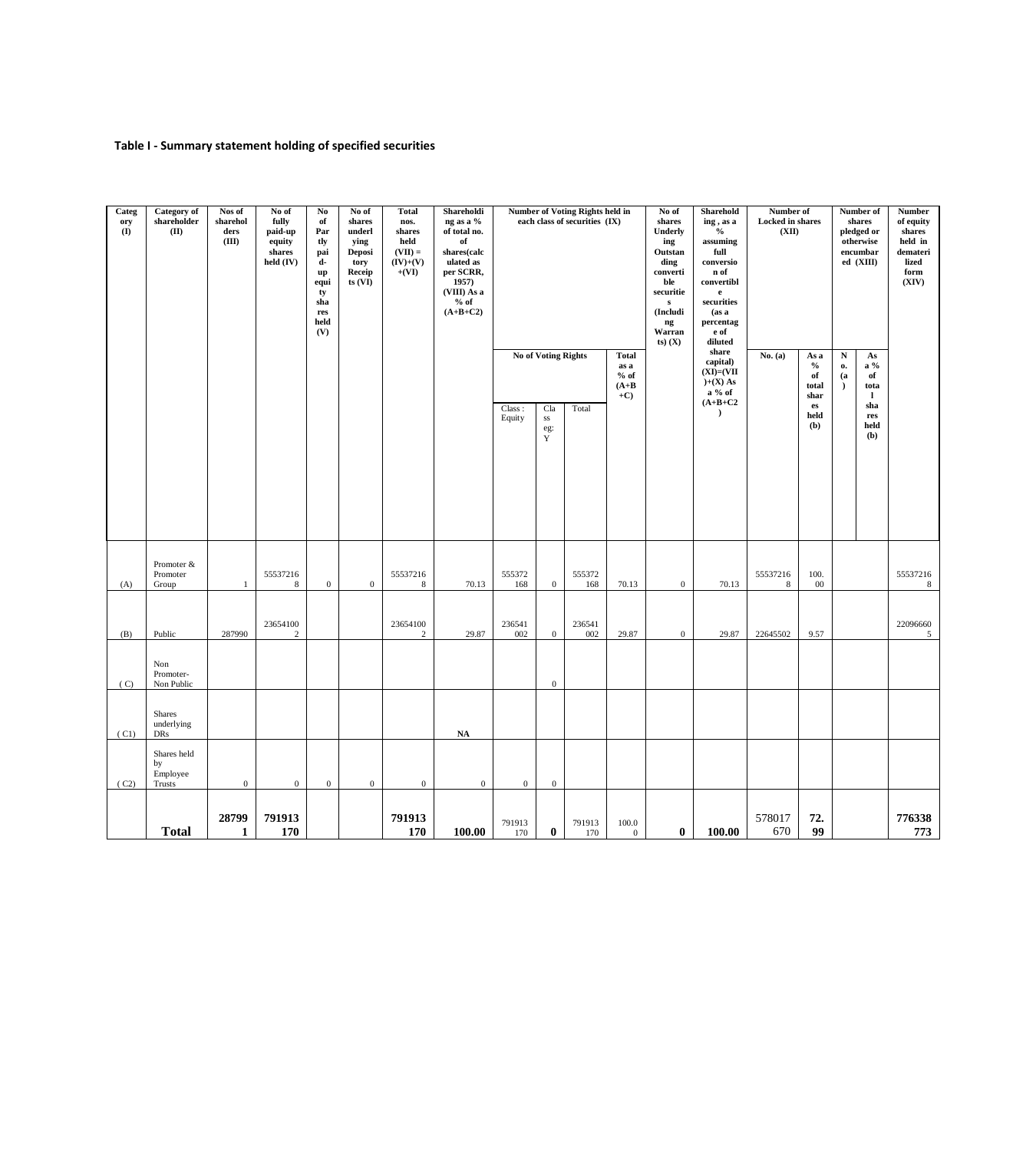## **Promoter & Promoter group**

|     | Category &<br>Name of the<br>shareholder<br>s(I)                            | PA<br>${\bf N}$<br>(II) | Nos of<br>shareho<br>lder<br>(III) | No of<br>fully<br>paid-up<br>equity<br>shares<br>held (IV) | Part<br>ly<br>paid<br>-up<br>equi<br>ty<br>shar<br>${\bf e}{\bf s}$<br>held<br>(V) | No of<br>shares<br>underl<br>ying<br><b>Deposit</b><br>ory<br>Receipt<br>s(VI) | Total nos.<br>shares<br>held (VII)<br>$=$ $\,$<br>$(IV)+(V)$<br>$+(VI)$ | Shareholdi<br>ng as a %<br>of total no.<br>of<br>shares(calc<br>ulated as<br>per SCRR,<br>1957) As a<br>$%$ of<br>$(A+B+C2)$<br>(VIII) |                | No of Voting Rights            | Number of Voting Rights held in<br>each class of securities (IX) | Tota<br>l as<br>$a\%$                                                      | No of<br>shares<br>Underly<br>ing<br>Outstan<br>ding<br>converti<br>ble<br>securitie<br>${\bf s}$<br>(Includi<br>ng<br>Warran<br>$(s)$ $(X)$ | Sharehold<br>ing, as a<br>$\%$<br>assuming<br>full<br>conversio<br>n of<br>convertibl<br>$\mathbf{e}$<br>securities<br>(as a)<br>percentag<br>e of<br>diluted<br>share<br>capital) | Number of<br>Locked in<br>shares (XII)<br>No. (a) | As a<br>$%$ of<br>total                       | ${\bf N}$<br>0.<br>(a) | Number of<br>shares<br>pledged or<br>otherwise<br>encumbar<br>ed (XIII)<br>As a<br>$\%$<br>of | <b>Number</b><br>of equity<br>shares<br>held in<br>demateri<br>lized<br>form<br>(XIV) |
|-----|-----------------------------------------------------------------------------|-------------------------|------------------------------------|------------------------------------------------------------|------------------------------------------------------------------------------------|--------------------------------------------------------------------------------|-------------------------------------------------------------------------|----------------------------------------------------------------------------------------------------------------------------------------|----------------|--------------------------------|------------------------------------------------------------------|----------------------------------------------------------------------------|----------------------------------------------------------------------------------------------------------------------------------------------|------------------------------------------------------------------------------------------------------------------------------------------------------------------------------------|---------------------------------------------------|-----------------------------------------------|------------------------|-----------------------------------------------------------------------------------------------|---------------------------------------------------------------------------------------|
|     |                                                                             |                         |                                    |                                                            |                                                                                    |                                                                                |                                                                         |                                                                                                                                        | Class<br>eg: X | Cla<br>$_{\rm SS}$<br>eg:<br>Y | Total                                                            | of<br>Tota<br>$\mathbf{I}$<br>Voti<br>$\mathbf{n}\mathbf{g}$<br>Rig<br>hts |                                                                                                                                              | $(XI)=(VII)$<br>$+(X)$ as a<br>$%$ of<br>$(A+B+C2)$                                                                                                                                |                                                   | shar<br>$\mathbf{e}\mathbf{s}$<br>held<br>(b) | $\rightarrow$          | tota<br>-1<br>shar<br>${\bf e}{\bf s}$<br>held<br>(b)                                         |                                                                                       |
| (1) | Indian                                                                      |                         |                                    |                                                            |                                                                                    |                                                                                |                                                                         |                                                                                                                                        |                |                                |                                                                  |                                                                            |                                                                                                                                              |                                                                                                                                                                                    |                                                   |                                               |                        |                                                                                               |                                                                                       |
| (a) | Individuals/<br>H.U.F                                                       |                         |                                    |                                                            |                                                                                    |                                                                                |                                                                         |                                                                                                                                        |                |                                |                                                                  |                                                                            |                                                                                                                                              |                                                                                                                                                                                    |                                                   |                                               |                        |                                                                                               |                                                                                       |
| i)  | PRESIDENT<br>OF INDIA                                                       |                         | $\mathbf{1}$                       | 55537216<br>8                                              | $\bf{0}$                                                                           | $\bf{0}$                                                                       | 55537216<br>8                                                           | 70.13                                                                                                                                  | 555372<br>168  | $\bf{0}$                       | 555372<br>168                                                    | 100.<br>$\bf{00}$                                                          | $\bf{0}$                                                                                                                                     | $\bf{0}$                                                                                                                                                                           | 555372<br>168                                     | 100.<br>$\bf{00}$                             |                        |                                                                                               | 55537216<br>$\bf 8$                                                                   |
| ii) |                                                                             |                         |                                    |                                                            |                                                                                    |                                                                                |                                                                         |                                                                                                                                        |                |                                |                                                                  |                                                                            |                                                                                                                                              |                                                                                                                                                                                    |                                                   |                                               |                        |                                                                                               |                                                                                       |
| (b) | Cental/State<br>Government(<br>s)                                           |                         |                                    |                                                            |                                                                                    |                                                                                |                                                                         |                                                                                                                                        |                |                                |                                                                  |                                                                            |                                                                                                                                              |                                                                                                                                                                                    |                                                   |                                               |                        |                                                                                               |                                                                                       |
|     | Name (xyz<br>$\dots$                                                        |                         |                                    |                                                            |                                                                                    |                                                                                |                                                                         |                                                                                                                                        |                |                                |                                                                  |                                                                            |                                                                                                                                              |                                                                                                                                                                                    |                                                   |                                               |                        |                                                                                               |                                                                                       |
| (c) | Financial<br>Institutions/<br>Banks                                         |                         |                                    |                                                            |                                                                                    |                                                                                |                                                                         |                                                                                                                                        |                |                                |                                                                  |                                                                            |                                                                                                                                              |                                                                                                                                                                                    |                                                   |                                               |                        |                                                                                               |                                                                                       |
|     | Name (xyz<br>$\dots$                                                        |                         |                                    |                                                            |                                                                                    |                                                                                |                                                                         |                                                                                                                                        |                |                                |                                                                  |                                                                            |                                                                                                                                              |                                                                                                                                                                                    |                                                   |                                               |                        |                                                                                               |                                                                                       |
| (d) | Any Other<br>(Specify)                                                      |                         |                                    |                                                            |                                                                                    |                                                                                |                                                                         |                                                                                                                                        |                |                                |                                                                  |                                                                            |                                                                                                                                              |                                                                                                                                                                                    |                                                   |                                               |                        |                                                                                               |                                                                                       |
|     | a) Bodies<br>Corporate                                                      |                         |                                    |                                                            |                                                                                    |                                                                                |                                                                         |                                                                                                                                        |                |                                |                                                                  |                                                                            |                                                                                                                                              |                                                                                                                                                                                    |                                                   |                                               |                        |                                                                                               |                                                                                       |
|     | Sub-Total<br>(A)(1)                                                         |                         | $\mathbf{1}$                       | 55537216<br>8                                              | $\bf{0}$                                                                           | $\bf{0}$                                                                       | 55537216<br>8                                                           | 70.13                                                                                                                                  | 555372<br>168  | $\bf{0}$                       | 555372<br>168                                                    | 100.<br>$00\,$                                                             | $\bf{0}$                                                                                                                                     | $\bf{0}$                                                                                                                                                                           | 555372<br>168                                     | 100.<br>$00\,$                                |                        |                                                                                               | 55537216<br>8                                                                         |
| (2) | Foreign                                                                     |                         |                                    |                                                            |                                                                                    |                                                                                |                                                                         |                                                                                                                                        |                |                                |                                                                  |                                                                            |                                                                                                                                              |                                                                                                                                                                                    |                                                   |                                               |                        |                                                                                               |                                                                                       |
| (a) | Individuals<br>(Non-<br>Resident<br>Individuals/<br>Foreign<br>Individuals) |                         |                                    |                                                            |                                                                                    |                                                                                |                                                                         |                                                                                                                                        |                |                                |                                                                  |                                                                            |                                                                                                                                              |                                                                                                                                                                                    |                                                   |                                               |                        |                                                                                               |                                                                                       |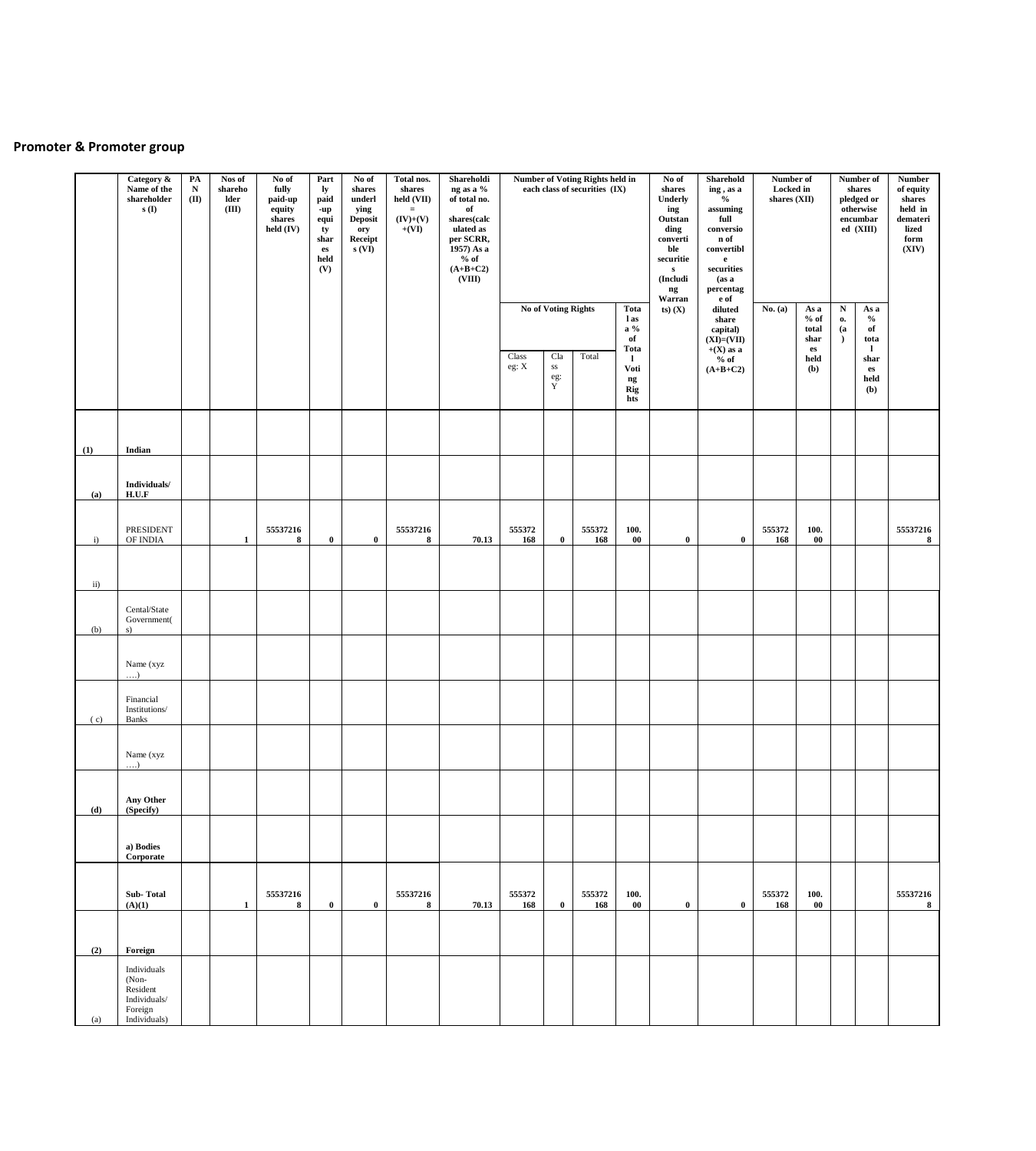|     | Name (xyz<br>)                                                                                       |              |               |  |               |       |               |              |               |                   |          |               |       |           |          |          |                              |
|-----|------------------------------------------------------------------------------------------------------|--------------|---------------|--|---------------|-------|---------------|--------------|---------------|-------------------|----------|---------------|-------|-----------|----------|----------|------------------------------|
|     |                                                                                                      |              |               |  |               |       |               |              |               |                   |          |               |       |           |          |          |                              |
| (b) | Government                                                                                           |              |               |  |               |       |               |              |               |                   |          |               |       |           |          |          |                              |
|     | Name (xyz<br>$\dots$                                                                                 |              |               |  |               |       |               |              |               |                   |          |               |       |           |          |          |                              |
| (c) | Institutions                                                                                         |              |               |  |               |       |               |              |               |                   |          |               |       |           |          |          |                              |
|     | Name (xyz<br>$\dots$                                                                                 |              |               |  |               |       |               |              |               |                   |          |               |       |           |          |          |                              |
| (d) | $\mbox{Foreign}$<br>Portfolio<br>Investor                                                            |              |               |  |               |       |               |              |               |                   |          |               |       |           |          |          |                              |
|     | Name (xyz<br>$\dots$                                                                                 |              |               |  |               |       |               |              |               |                   |          |               |       |           |          |          |                              |
| (e) | Any Other<br>(Specify)                                                                               |              |               |  |               |       |               |              |               |                   |          |               |       |           |          |          |                              |
|     | Name (xyz<br>$\dots$                                                                                 |              |               |  |               |       |               |              |               |                   |          |               |       |           |          |          |                              |
|     | Sub-Total<br>(A)(2)                                                                                  |              |               |  |               |       |               |              |               |                   |          |               |       |           |          |          |                              |
|     | <b>Total</b><br>Shareholdin<br>g of<br>Promoter<br>and<br>Promoter<br>Group<br>(A)=(A)(1)+(<br>A)(2) | $\mathbf{1}$ | 555372<br>168 |  | 555372<br>168 | 70.13 | 555372<br>168 | $\mathbf{0}$ | 555372<br>168 | 100.<br>$\bf{00}$ | $\bf{0}$ | 555372<br>168 | 70.13 | 70.<br>13 | $\bf{0}$ | $\bf{0}$ | 55537216<br>$\boldsymbol{8}$ |

Details of Shares which remain unclaimed may be given hear along with details such as number of shareholders, outstanding shares held in demat/unclaimed suspense account, voting rights which are frozen etc.

Note:

(1) PAN would not be displayed on website of Stock Exchange(s).

(2) The term "Encumbrance" has the same meaning as assigned under regulation 28(3) of SEBI (Substantial Acquisition of Shares and Takeovers) Regulations, 2011.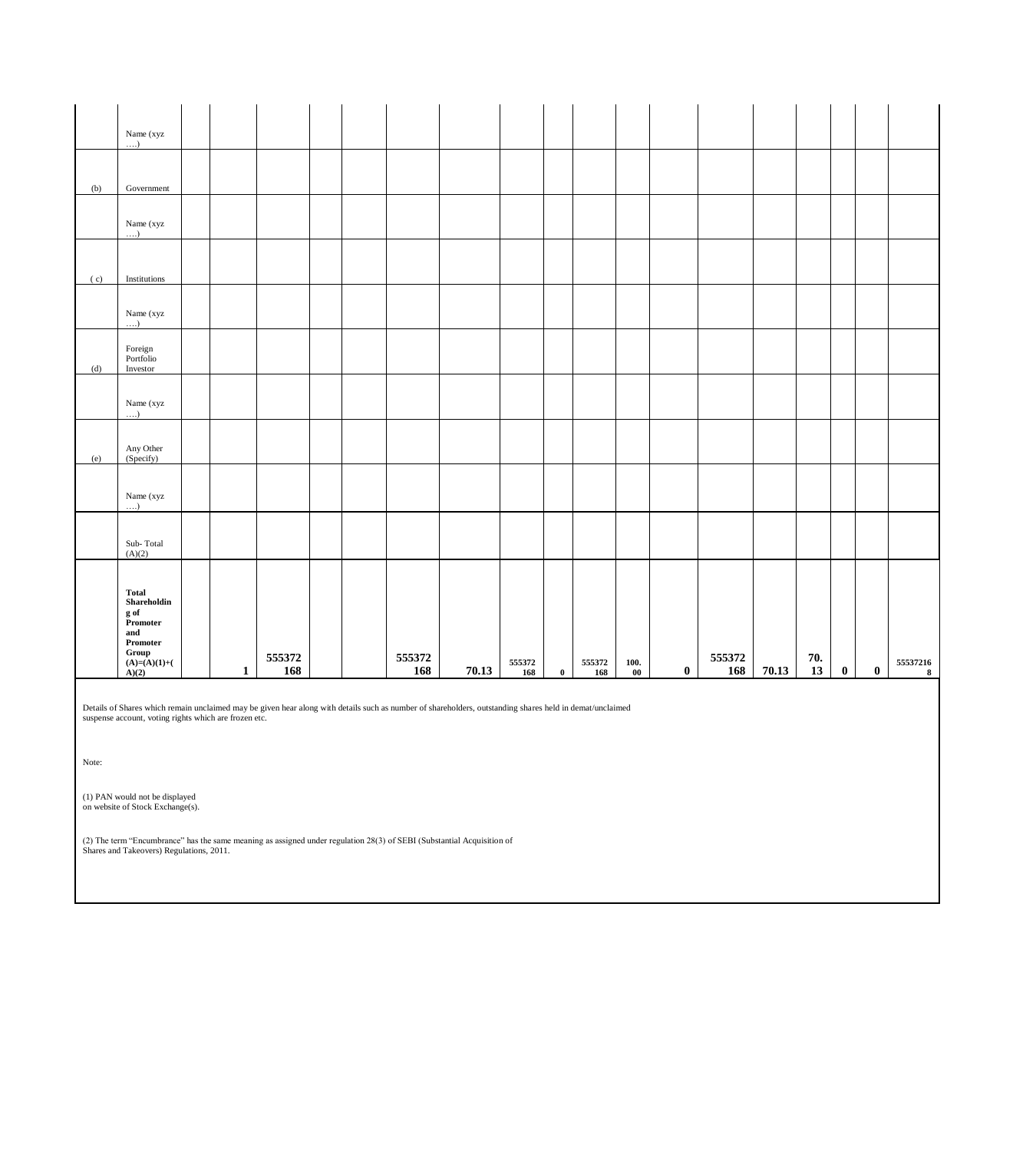#### **Public Shareholder**

|     | Category<br>& Name of<br>the<br>shareholde<br>$rs($ I | PAN<br>(II) | <b>Nos</b><br>of<br>shar<br>ehol<br>der<br>(III) | No of<br>fully<br>paid-<br>up<br>equit<br>y<br>share<br>s held<br>(IV) | Pa<br>rtl<br>${\bf y}$<br>pa<br>id-<br>$\mathbf{u}\mathbf{p}$<br>eq<br>uit<br>$\mathbf y$<br>sh<br>ar<br>$\mathbf{e}\mathbf{s}$<br>he<br>ld<br>$\mathbf{V}$<br>$\lambda$ | N <sub>0</sub><br>of<br>shar<br>$\mathbf{e}\mathbf{s}$<br>unde<br>rlyin<br>g<br>Dep<br>osito<br>ry<br>Rece<br>ipts<br>(VI) | <b>Total</b><br>nos.<br>shares<br>held<br>(VII)<br>$\equiv$<br>$(IV)+($<br>$V)+ (V$<br>$\bf{D}$ | <b>Shareh</b><br>olding<br>as a $\%$<br>of total<br>no. of<br>shares(<br>calculat<br>ed as<br>per<br>SCRR,<br>1957)<br>As a $\%$<br>of<br>$(A+B+$<br>C <sub>2</sub><br>(VIII) | <b>No of Voting Rights</b><br>Class<br>$\ddot{\cdot}$<br>Equit<br>y | Cl<br>as<br>${\bf S}$<br>$\rm eg$<br>$\ddot{\cdot}$<br>$\mathbf Y$ | <b>Number of Voting Rights</b><br>held in each class of<br>securities (IX)<br>Total | <b>Tot</b><br>al<br>as<br>$\mathbf a$<br>$\frac{0}{0}$<br>of<br>Tot<br>al<br>Vot<br>ing<br><b>Rig</b><br>hts | No of<br>share<br>${\bf S}$<br>Unde<br>rlyin<br>g<br>Outst<br>andi<br>ng<br>conv<br>ertibl<br>$\mathbf{e}$<br>secur<br>ities<br>(Incl.<br>udin<br>g<br>Warr<br>ants)<br>(X) | <b>Total</b><br><b>Share</b><br>holdi<br>ng,<br>as a<br>$\frac{0}{0}$<br>assu<br>ming<br>full<br>conve<br>rsion<br>of<br>conve<br>rtible<br>securi<br>ties<br>(as a)<br>perce<br>ntage<br>of<br>dilute<br>d<br>share<br>capit<br>al)<br>(XI) | Number of<br><b>Locked</b> in<br>shares<br>(XII)<br>No.<br>(a) | As<br>$\mathbf a$<br>$\mathbf{0}_{\mathbf{0}}^{\prime}$<br>of<br>tot<br>al<br>sh<br>ar<br>es<br>hel<br>d<br>(b) | No.<br>(Not<br>appl<br>icabl<br>$e)$ (<br>a) | Number of<br>shares<br>pledged or<br>otherwise<br>encumbared<br>(XIII)<br>As a<br>$%$ of<br>total<br>share<br>s held<br>(Not<br>applic<br>able)(<br>$\mathbf{b}$ | <b>Num</b><br>ber of<br>equit<br>${\bf y}$<br>share<br>s held<br>in<br>dema<br>teriliz<br>ed<br>form<br>(XIV) |
|-----|-------------------------------------------------------|-------------|--------------------------------------------------|------------------------------------------------------------------------|--------------------------------------------------------------------------------------------------------------------------------------------------------------------------|----------------------------------------------------------------------------------------------------------------------------|-------------------------------------------------------------------------------------------------|-------------------------------------------------------------------------------------------------------------------------------------------------------------------------------|---------------------------------------------------------------------|--------------------------------------------------------------------|-------------------------------------------------------------------------------------|--------------------------------------------------------------------------------------------------------------|-----------------------------------------------------------------------------------------------------------------------------------------------------------------------------|----------------------------------------------------------------------------------------------------------------------------------------------------------------------------------------------------------------------------------------------|----------------------------------------------------------------|-----------------------------------------------------------------------------------------------------------------|----------------------------------------------|------------------------------------------------------------------------------------------------------------------------------------------------------------------|---------------------------------------------------------------------------------------------------------------|
| (1) | <b>Institutions</b>                                   |             |                                                  |                                                                        |                                                                                                                                                                          |                                                                                                                            | 62938                                                                                           |                                                                                                                                                                               | 62938                                                               |                                                                    |                                                                                     |                                                                                                              |                                                                                                                                                                             |                                                                                                                                                                                                                                              |                                                                |                                                                                                                 |                                              |                                                                                                                                                                  | 62931                                                                                                         |
| (a) | Mutual<br>Fund/UTI                                    |             | 42                                               | 62938<br>27                                                            | $\bf{0}$                                                                                                                                                                 | $\bf{0}$                                                                                                                   | 27                                                                                              | 0.79                                                                                                                                                                          | 27                                                                  | $\bf{0}$                                                           | 62938<br>27                                                                         | <b>100</b><br>.00.                                                                                           | $\bf{0}$                                                                                                                                                                    | $\bf{0}$                                                                                                                                                                                                                                     | $\bf{0}$                                                       | $\bf{0}$                                                                                                        |                                              |                                                                                                                                                                  | 27                                                                                                            |
|     | Name (xyz                                             |             |                                                  |                                                                        |                                                                                                                                                                          |                                                                                                                            |                                                                                                 |                                                                                                                                                                               |                                                                     |                                                                    |                                                                                     |                                                                                                              |                                                                                                                                                                             |                                                                                                                                                                                                                                              |                                                                |                                                                                                                 |                                              |                                                                                                                                                                  |                                                                                                               |
|     | $\ldots$<br>Venture                                   |             |                                                  |                                                                        |                                                                                                                                                                          |                                                                                                                            |                                                                                                 |                                                                                                                                                                               |                                                                     |                                                                    |                                                                                     |                                                                                                              |                                                                                                                                                                             |                                                                                                                                                                                                                                              |                                                                |                                                                                                                 |                                              |                                                                                                                                                                  |                                                                                                               |
|     | Capital                                               |             |                                                  |                                                                        |                                                                                                                                                                          |                                                                                                                            |                                                                                                 |                                                                                                                                                                               |                                                                     |                                                                    |                                                                                     |                                                                                                              |                                                                                                                                                                             |                                                                                                                                                                                                                                              |                                                                |                                                                                                                 |                                              |                                                                                                                                                                  |                                                                                                               |
| (b) | Funds                                                 |             |                                                  |                                                                        |                                                                                                                                                                          |                                                                                                                            |                                                                                                 |                                                                                                                                                                               |                                                                     |                                                                    |                                                                                     |                                                                                                              |                                                                                                                                                                             |                                                                                                                                                                                                                                              |                                                                |                                                                                                                 |                                              |                                                                                                                                                                  |                                                                                                               |
|     | Name (xyz<br>$\ldots$                                 |             |                                                  |                                                                        |                                                                                                                                                                          |                                                                                                                            |                                                                                                 |                                                                                                                                                                               |                                                                     |                                                                    |                                                                                     |                                                                                                              |                                                                                                                                                                             |                                                                                                                                                                                                                                              |                                                                |                                                                                                                 |                                              |                                                                                                                                                                  |                                                                                                               |
|     | Alternate                                             |             |                                                  |                                                                        |                                                                                                                                                                          |                                                                                                                            |                                                                                                 |                                                                                                                                                                               |                                                                     |                                                                    |                                                                                     |                                                                                                              |                                                                                                                                                                             |                                                                                                                                                                                                                                              |                                                                |                                                                                                                 |                                              |                                                                                                                                                                  |                                                                                                               |
|     | Investment                                            |             |                                                  |                                                                        |                                                                                                                                                                          |                                                                                                                            |                                                                                                 |                                                                                                                                                                               |                                                                     |                                                                    |                                                                                     |                                                                                                              |                                                                                                                                                                             |                                                                                                                                                                                                                                              |                                                                |                                                                                                                 |                                              |                                                                                                                                                                  |                                                                                                               |
| (c) | Funds<br>Name (xyz                                    |             |                                                  |                                                                        |                                                                                                                                                                          |                                                                                                                            |                                                                                                 |                                                                                                                                                                               |                                                                     |                                                                    |                                                                                     |                                                                                                              |                                                                                                                                                                             |                                                                                                                                                                                                                                              |                                                                |                                                                                                                 |                                              |                                                                                                                                                                  |                                                                                                               |
|     | $\ldots$                                              |             |                                                  |                                                                        |                                                                                                                                                                          |                                                                                                                            |                                                                                                 |                                                                                                                                                                               |                                                                     |                                                                    |                                                                                     |                                                                                                              |                                                                                                                                                                             |                                                                                                                                                                                                                                              |                                                                |                                                                                                                 |                                              |                                                                                                                                                                  |                                                                                                               |
|     | Foreign                                               |             |                                                  |                                                                        |                                                                                                                                                                          |                                                                                                                            |                                                                                                 |                                                                                                                                                                               |                                                                     |                                                                    |                                                                                     |                                                                                                              |                                                                                                                                                                             |                                                                                                                                                                                                                                              |                                                                |                                                                                                                 |                                              |                                                                                                                                                                  |                                                                                                               |
|     | Venture<br>Capital                                    |             |                                                  |                                                                        |                                                                                                                                                                          |                                                                                                                            |                                                                                                 |                                                                                                                                                                               |                                                                     |                                                                    |                                                                                     |                                                                                                              |                                                                                                                                                                             |                                                                                                                                                                                                                                              |                                                                |                                                                                                                 |                                              |                                                                                                                                                                  |                                                                                                               |
| (d) | Investors                                             |             |                                                  |                                                                        |                                                                                                                                                                          |                                                                                                                            |                                                                                                 |                                                                                                                                                                               |                                                                     |                                                                    |                                                                                     |                                                                                                              |                                                                                                                                                                             |                                                                                                                                                                                                                                              |                                                                |                                                                                                                 |                                              |                                                                                                                                                                  |                                                                                                               |
|     | Name (xyz                                             |             |                                                  |                                                                        |                                                                                                                                                                          |                                                                                                                            |                                                                                                 |                                                                                                                                                                               |                                                                     |                                                                    |                                                                                     |                                                                                                              |                                                                                                                                                                             |                                                                                                                                                                                                                                              |                                                                |                                                                                                                 |                                              |                                                                                                                                                                  |                                                                                                               |
|     | $\ldots$<br>Foreign                                   |             |                                                  |                                                                        |                                                                                                                                                                          |                                                                                                                            |                                                                                                 |                                                                                                                                                                               |                                                                     |                                                                    |                                                                                     |                                                                                                              |                                                                                                                                                                             |                                                                                                                                                                                                                                              |                                                                |                                                                                                                 |                                              |                                                                                                                                                                  |                                                                                                               |
|     | Portfolio                                             |             |                                                  | 11558                                                                  |                                                                                                                                                                          |                                                                                                                            | 11558                                                                                           |                                                                                                                                                                               | 11558                                                               |                                                                    | 11558                                                                               | 100                                                                                                          |                                                                                                                                                                             |                                                                                                                                                                                                                                              |                                                                |                                                                                                                 |                                              |                                                                                                                                                                  | 11558                                                                                                         |
| (e) | Investors<br>Name (xyz)                               |             | 33                                               | 991                                                                    | $\bf{0}$                                                                                                                                                                 | $\bf{0}$                                                                                                                   | 991                                                                                             | 1.46                                                                                                                                                                          | 991                                                                 | $\bf{0}$                                                           | 991                                                                                 | .00.                                                                                                         | $\pmb{0}$                                                                                                                                                                   | $\bf{0}$                                                                                                                                                                                                                                     | $\bf{0}$                                                       | $\bf{0}$                                                                                                        |                                              |                                                                                                                                                                  | 991                                                                                                           |
|     | $\ldots$                                              |             |                                                  |                                                                        |                                                                                                                                                                          |                                                                                                                            |                                                                                                 |                                                                                                                                                                               |                                                                     |                                                                    |                                                                                     |                                                                                                              |                                                                                                                                                                             |                                                                                                                                                                                                                                              |                                                                |                                                                                                                 |                                              |                                                                                                                                                                  |                                                                                                               |
|     | Financial                                             |             |                                                  |                                                                        |                                                                                                                                                                          |                                                                                                                            |                                                                                                 |                                                                                                                                                                               |                                                                     |                                                                    |                                                                                     |                                                                                                              |                                                                                                                                                                             |                                                                                                                                                                                                                                              |                                                                |                                                                                                                 |                                              |                                                                                                                                                                  |                                                                                                               |
| (f) | Institutions<br>Banks                                 |             | 29                                               | 21961<br>11                                                            | $\bf{0}$                                                                                                                                                                 | $\bf{0}$                                                                                                                   | 21961<br>11                                                                                     | 0.28                                                                                                                                                                          | 21961<br>11                                                         | $\bf{0}$                                                           | 21961<br>11                                                                         | 100<br>.00.                                                                                                  | $\bf{0}$                                                                                                                                                                    | $\pmb{0}$                                                                                                                                                                                                                                    | $\bf{0}$                                                       | $\bf{0}$                                                                                                        |                                              |                                                                                                                                                                  | 21955<br>11                                                                                                   |
|     | $\overline{\text{Name}}$ (xyz)                        |             |                                                  |                                                                        |                                                                                                                                                                          |                                                                                                                            |                                                                                                 |                                                                                                                                                                               |                                                                     |                                                                    |                                                                                     |                                                                                                              |                                                                                                                                                                             |                                                                                                                                                                                                                                              |                                                                |                                                                                                                 |                                              |                                                                                                                                                                  |                                                                                                               |
|     | $\ldots$                                              |             |                                                  |                                                                        |                                                                                                                                                                          |                                                                                                                            |                                                                                                 |                                                                                                                                                                               |                                                                     |                                                                    |                                                                                     |                                                                                                              |                                                                                                                                                                             |                                                                                                                                                                                                                                              |                                                                |                                                                                                                 |                                              |                                                                                                                                                                  |                                                                                                               |
| (g) | Insurance                                             |             | 5 <sub>5</sub>                                   | 14123                                                                  | $\bf{0}$                                                                                                                                                                 | $\bf{0}$                                                                                                                   | 14123                                                                                           | 1.78                                                                                                                                                                          | 14123                                                               | $\bf{0}$                                                           | 14123                                                                               | <b>100</b>                                                                                                   | $\bf{0}$                                                                                                                                                                    | $\mathbf{0}$                                                                                                                                                                                                                                 | 2645                                                           | 18.                                                                                                             |                                              |                                                                                                                                                                  | 14123                                                                                                         |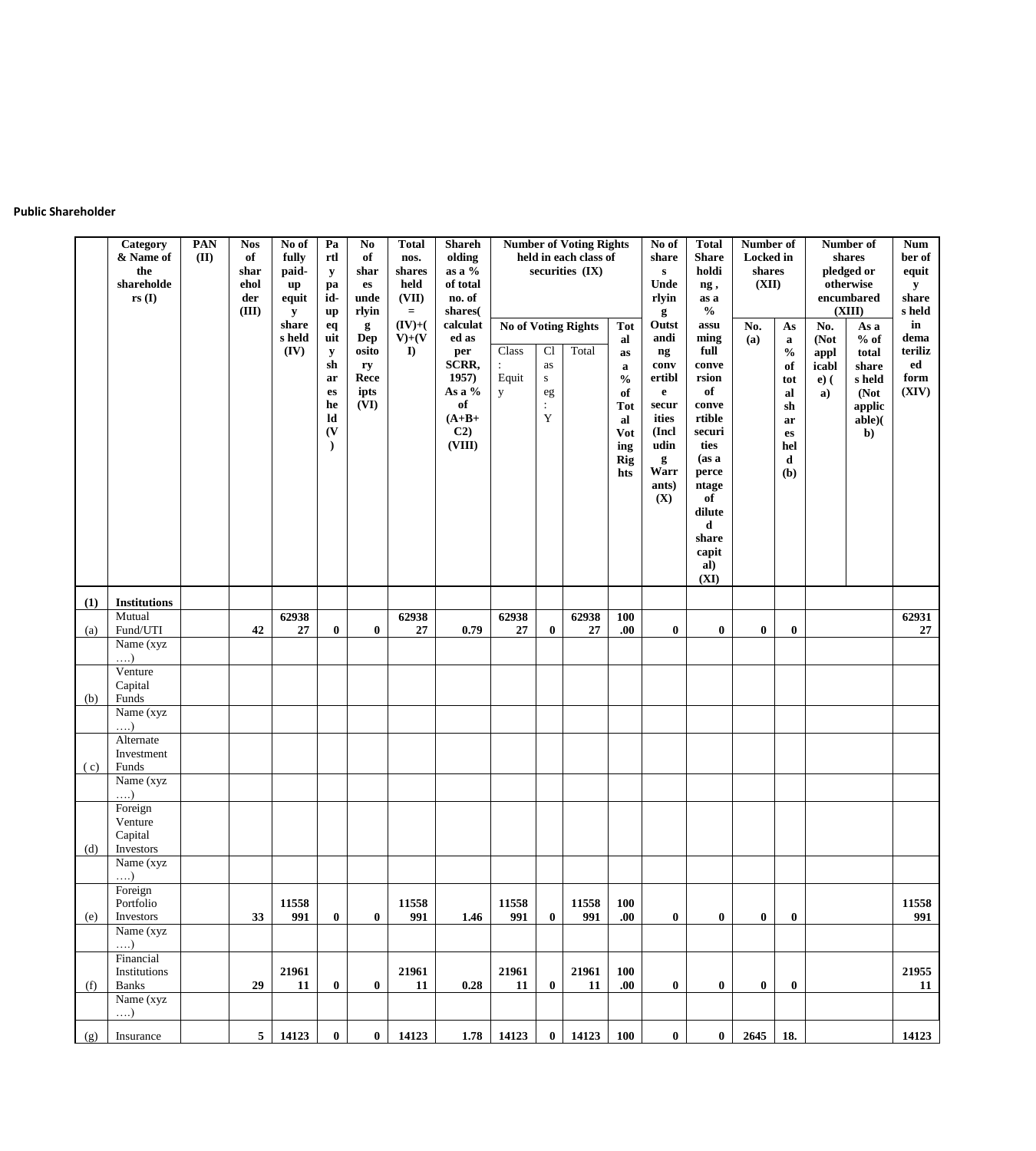|     | Companies                                                                                                                   |                               |              | 992           |             |          | 992           |                     | 992           |          | 992           | .00.                      |          |                  | 502          | 73                | 992           |
|-----|-----------------------------------------------------------------------------------------------------------------------------|-------------------------------|--------------|---------------|-------------|----------|---------------|---------------------|---------------|----------|---------------|---------------------------|----------|------------------|--------------|-------------------|---------------|
|     | i) Life<br>Insurance<br>Corp of<br>India                                                                                    | AAA<br>CL058<br>$2\mathrm{H}$ | 27           | 99281<br>603  | $\bf{0}$    | $\bf{0}$ | 99281<br>603  | 12.54               | 99281<br>603  | $\bf{0}$ | 99281<br>603  | <b>100</b><br>.00         | $\bf{0}$ | $\bf{0}$         | 2000<br>0000 | 20.<br>${\bf 14}$ | 99281<br>603  |
| (h) | Provident<br>Funds/Pensi<br>on Funds                                                                                        |                               |              |               |             |          |               |                     |               |          |               |                           |          |                  |              |                   |               |
|     | Name (xyz<br>$\ldots$                                                                                                       |                               |              |               |             |          |               |                     |               |          |               |                           |          |                  |              |                   |               |
|     |                                                                                                                             |                               |              |               |             |          |               |                     |               |          |               |                           |          |                  |              |                   |               |
|     | Any Other                                                                                                                   |                               |              |               |             |          |               |                     |               |          |               |                           |          |                  |              |                   |               |
| (i) | (specify)<br>Foreign                                                                                                        |                               |              |               |             |          |               |                     |               |          |               |                           |          |                  |              |                   |               |
| (k) | Institutional<br>Investors                                                                                                  |                               | 90           | 30622<br>491  | $\bf{0}$    | $\bf{0}$ | 30622<br>491  | 3.87                | 30622<br>491  | $\bf{0}$ | 30622<br>491  | 100<br>.00.               | $\bf{0}$ | $\boldsymbol{0}$ | $\bf{0}$     | $\bf{0}$          | 30617<br>491  |
| (1) | Foreign<br><b>Banks</b>                                                                                                     |                               | $\mathbf{1}$ | 16623         | $\bf{0}$    | $\bf{0}$ | 16623         | $\boldsymbol{0.00}$ | 16623         | $\bf{0}$ | 16623         | <b>100</b><br>${\bf .00}$ | $\bf{0}$ | $\bf{0}$         | $\bf{0}$     | $\bf{0}$          | 16623         |
|     | <b>Sub-Total</b><br>(B)(1)                                                                                                  |                               | 227          | 16409<br>3638 | $\bf{0}$    | $\bf{0}$ | 16409<br>3638 | 20.7211<br>654      | 16409<br>3638 | $\bf{0}$ | 16409<br>3638 | <b>100</b><br>.00.        | $\bf{0}$ | $\bf{0}$         | 2264<br>5502 | 13.<br>80         | 16408<br>7338 |
|     | <b>Central</b>                                                                                                              |                               |              |               |             |          |               |                     |               |          |               |                           |          |                  |              |                   |               |
|     | Governme<br>nt/State                                                                                                        |                               |              |               |             |          |               |                     |               |          |               |                           |          |                  |              |                   |               |
| (2) | Governme                                                                                                                    |                               |              |               |             |          |               |                     |               |          |               |                           |          |                  |              |                   |               |
|     | nt(s)/Presi<br>dent of                                                                                                      |                               |              |               |             |          |               |                     |               |          |               |                           |          |                  |              |                   |               |
|     | India                                                                                                                       |                               |              |               |             |          |               |                     |               |          |               |                           |          |                  |              |                   |               |
|     | Name $(xyz)$<br>$\ldots$                                                                                                    |                               |              |               |             |          |               |                     |               |          |               |                           |          |                  |              |                   |               |
|     | Sub-Total<br>(B)(2)                                                                                                         |                               | $\bf{0}$     | $\bf{0}$      |             |          | $\bf{0}$      | $0.00\,$            |               |          |               |                           |          |                  |              |                   | $\bf{0}$      |
| (3) | Non-<br><b>Institutions</b>                                                                                                 |                               |              |               |             |          |               |                     |               |          |               |                           |          |                  |              |                   |               |
| (a) | <b>Individuals</b>                                                                                                          |                               |              |               |             |          |               |                     |               |          |               |                           |          |                  |              |                   |               |
|     | $\overline{\phantom{a}}$<br>i.Individual<br>shareholder<br>s holding<br>nominal<br>share<br>capital up<br>to Rs.2<br>lakhs. |                               | 2832<br>04   | 52822<br>367  | $\mathbf 0$ | $\bf{0}$ | 52822<br>367  | 6.67                | 52822<br>367  | $\bf{0}$ | 52822<br>367  | 100<br>.00.               | $\bf{0}$ | $\bf{0}$         | $\bf{0}$     | $\bf{0}$          | 38464<br>870  |
|     | ii.Individua                                                                                                                |                               |              |               |             |          |               |                     |               |          |               |                           |          |                  |              |                   |               |
|     | 1<br>shareholder<br>s holding<br>nominal<br>share<br>capital in<br>excess of<br>Rs.2 lakhs.                                 |                               | 65           | 35551<br>47   | $\bf{0}$    | $\bf{0}$ | 35551<br>47   | 0.45                | 35551<br>47   | $\bf{0}$ | 35551<br>47   | <b>100</b><br>.00.        | $\bf{0}$ | $\bf{0}$         | $\bf{0}$     | $\bf{0}$          | 35346<br>47   |
|     | <b>NBFCs</b>                                                                                                                |                               |              |               |             |          |               |                     |               |          |               |                           |          |                  |              |                   |               |
| (b) | registered<br>with RBI                                                                                                      |                               |              |               |             |          |               |                     |               |          |               |                           |          |                  |              |                   |               |
|     | Name (xyz                                                                                                                   |                               |              |               |             |          |               |                     |               |          |               |                           |          |                  |              |                   |               |
| (c) | $\ldots$<br>Employee<br>Trust                                                                                               |                               |              |               |             |          |               |                     |               |          |               |                           |          |                  |              |                   |               |
|     | Name (xyz<br>$\ldots$                                                                                                       |                               |              |               |             |          |               |                     |               |          |               |                           |          |                  |              |                   |               |
| (d) | Overseas<br>Depositorie<br>${\bf S}$<br>(holding<br>DRs)<br>(balancing                                                      |                               |              |               |             |          |               |                     |               |          |               |                           |          |                  |              |                   |               |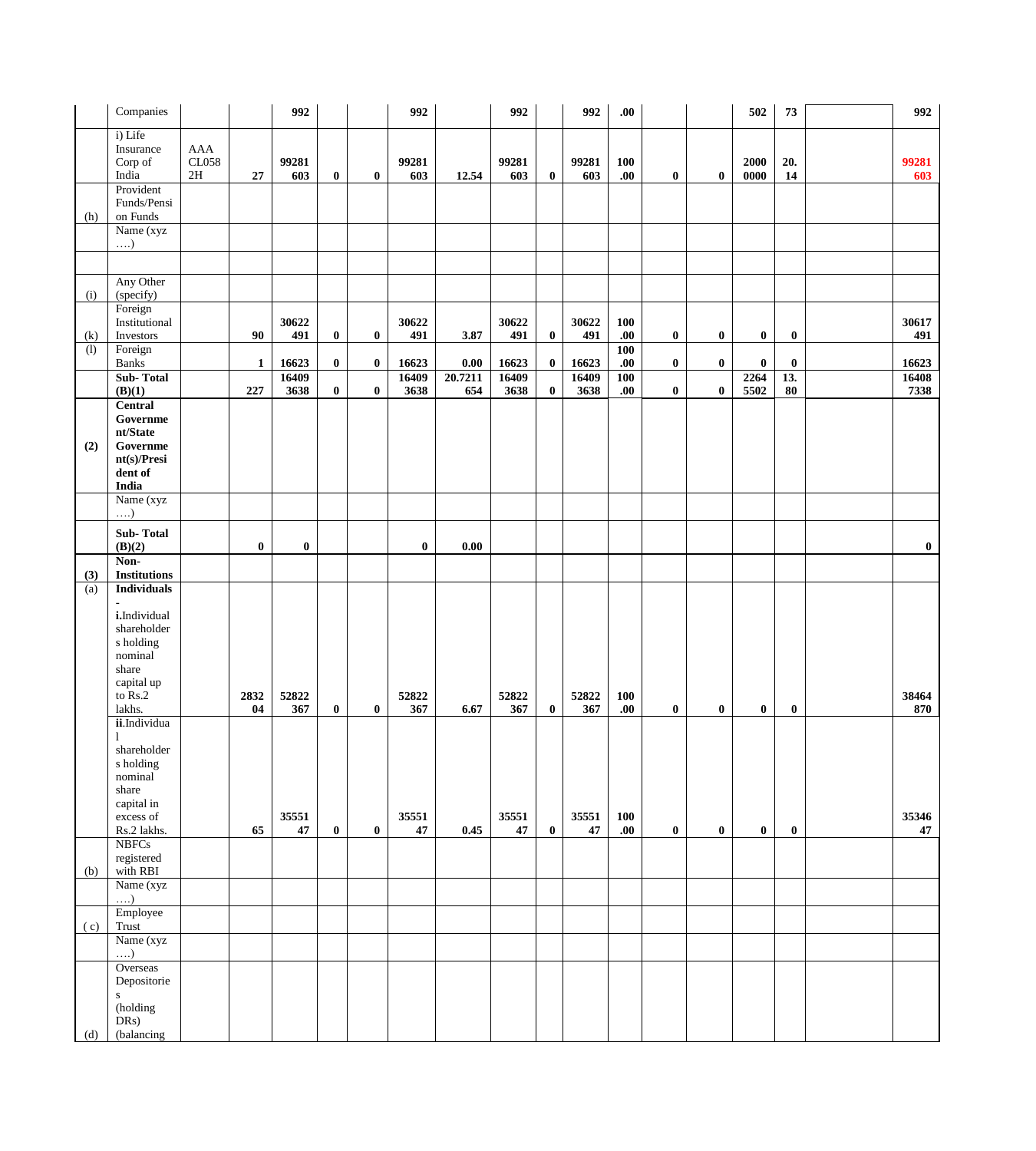|               | figure)               |                |                  |              |              |                  |       |                  |              |              |          |          |              |          |                   |                |
|---------------|-----------------------|----------------|------------------|--------------|--------------|------------------|-------|------------------|--------------|--------------|----------|----------|--------------|----------|-------------------|----------------|
|               |                       |                |                  |              |              |                  |       |                  |              |              |          |          |              |          |                   |                |
|               |                       |                |                  |              |              |                  |       |                  |              |              |          |          |              |          |                   |                |
|               | Name (xyz<br>$\ldots$ |                |                  |              |              |                  |       |                  |              |              |          |          |              |          |                   |                |
|               | Any Other             |                |                  |              |              |                  |       |                  |              |              |          |          |              |          |                   |                |
| (e)           | (specify)             |                |                  |              |              |                  |       |                  |              |              |          |          |              |          |                   |                |
|               | Foreign               |                | 16020            |              |              | 16020            |       | 16020            |              | 16020        | 100      |          |              |          |                   |                |
| (i)           | <b>Bodies</b>         | 3 <sup>1</sup> | $\mathbf{0}$     | $\bf{0}$     | $\bf{0}$     | $\bf{0}$         | 0.02  | $\bf{0}$         | $\mathbf{0}$ | $\bf{0}$     | .00.     | $\bf{0}$ | $\bf{0}$     | $\bf{0}$ | $\bf{0}$          | $\bf{0}$       |
|               | <b>Bodies</b>         |                | 12241            |              |              | 12241            |       | 12241            |              | 12241        | 100      |          |              |          |                   | 11931          |
| $\mathbf{ii}$ | Corporate             | 2091           | 545              | $\bf{0}$     | $\mathbf{0}$ | 545              | 1.55  | 545              | $\mathbf{0}$ | 545          | .00.     | $\bf{0}$ | $\mathbf{0}$ | $\bf{0}$ | $\bf{0}$          | 445            |
|               |                       |                |                  |              |              |                  |       |                  |              |              |          |          |              |          |                   |                |
|               | Individual            |                |                  |              |              |                  |       |                  |              |              |          |          |              |          |                   |                |
|               | NRI-Rep.-             |                | 29050            |              |              | 29050            |       | 29050            |              | 29050        | 100      |          |              |          |                   | 21852          |
| iii)          | Non Rep.              | 2388           | 38               | $\bf{0}$     | $\bf{0}$     | 38               | 0.37  | 38               | $\bf{0}$     | 38           | .00.     | $\bf{0}$ | $\bf{0}$     | $\bf{0}$ | $\bf{0}$          | 38             |
|               |                       |                | 76306            |              |              | 76306            |       | 76306            |              | 76306        | 100      |          |              |          |                   | 76306          |
| iv)           | Trust                 | 12             | 7                | $\bf{0}$     | $\bf{0}$     | 7                | 0.10  | 7                | $\mathbf{0}$ | 7            | .00.     | $\bf{0}$ | $\bf{0}$     | $\bf{0}$ | $\bf{0}$          | $\overline{7}$ |
|               | <b>Sub-Total</b>      | 2877           | 72447            |              |              | 72447            |       | 72287            |              | 72287        | 100      |          |              |          |                   | 56879          |
|               | (B)(3)                | 63             | 364              | $\bf{0}$     | $\bf{0}$     | 364              | 9.15  | 164              | $\mathbf{0}$ | 164          | .00.     | $\bf{0}$ | $\bf{0}$     | $\bf{0}$ | $\bf{0}$          | 267            |
|               | <b>Total</b>          |                |                  |              |              |                  |       |                  |              |              |          |          |              |          |                   |                |
|               | <b>Public</b>         |                |                  |              |              |                  |       |                  |              |              |          |          |              |          |                   |                |
|               | Shareholdi            |                |                  |              |              |                  |       |                  |              |              |          |          |              |          |                   |                |
|               | ng                    |                | 2365             |              |              | 2365             |       | 2363             |              | 2363         | 10       |          |              | 226      | 13                | 2209           |
|               | $(B)=(B)(1)$          | 287            | 4100             |              |              | 4100             |       | 8080             |              | 8080         | 0.0      |          |              | 455      | $\boldsymbol{.8}$ | 6660           |
|               | $+(B)(2)+(B)$         |                |                  |              |              |                  |       |                  |              |              |          |          |              |          |                   |                |
|               | )(3)                  | 990            | $\boldsymbol{2}$ | $\mathbf{0}$ | $\bf{0}$     | $\boldsymbol{2}$ | 29.87 | $\boldsymbol{2}$ | $\bf{0}$     | $\mathbf{2}$ | $\bf{0}$ | $\bf{0}$ | $\bf{0}$     | 02       | $\bf{0}$          | 5              |

Details of the shareholders acting as persons in Concert including their Shareholding (No. and %):

Details of Shares which remain unclaimed may be given hear along with details such as number of shareholders, outstanding shares held in demat/unclaimed suspense account, voting rights which are frozen etc.

**Note:**

(1) PAN would not be displayed on website of

Stock Exchange(s). (2) The above format needs to be disclosed along with

the name of following persons:

Institutions/Non Institutions holding more than

1% of total number of shares.

(3) W.r.t. the information pertaining to Depository Receipts, the same may be disclosed in the respective columns to the extent

information available and the balance to be disclosed as held by custodian,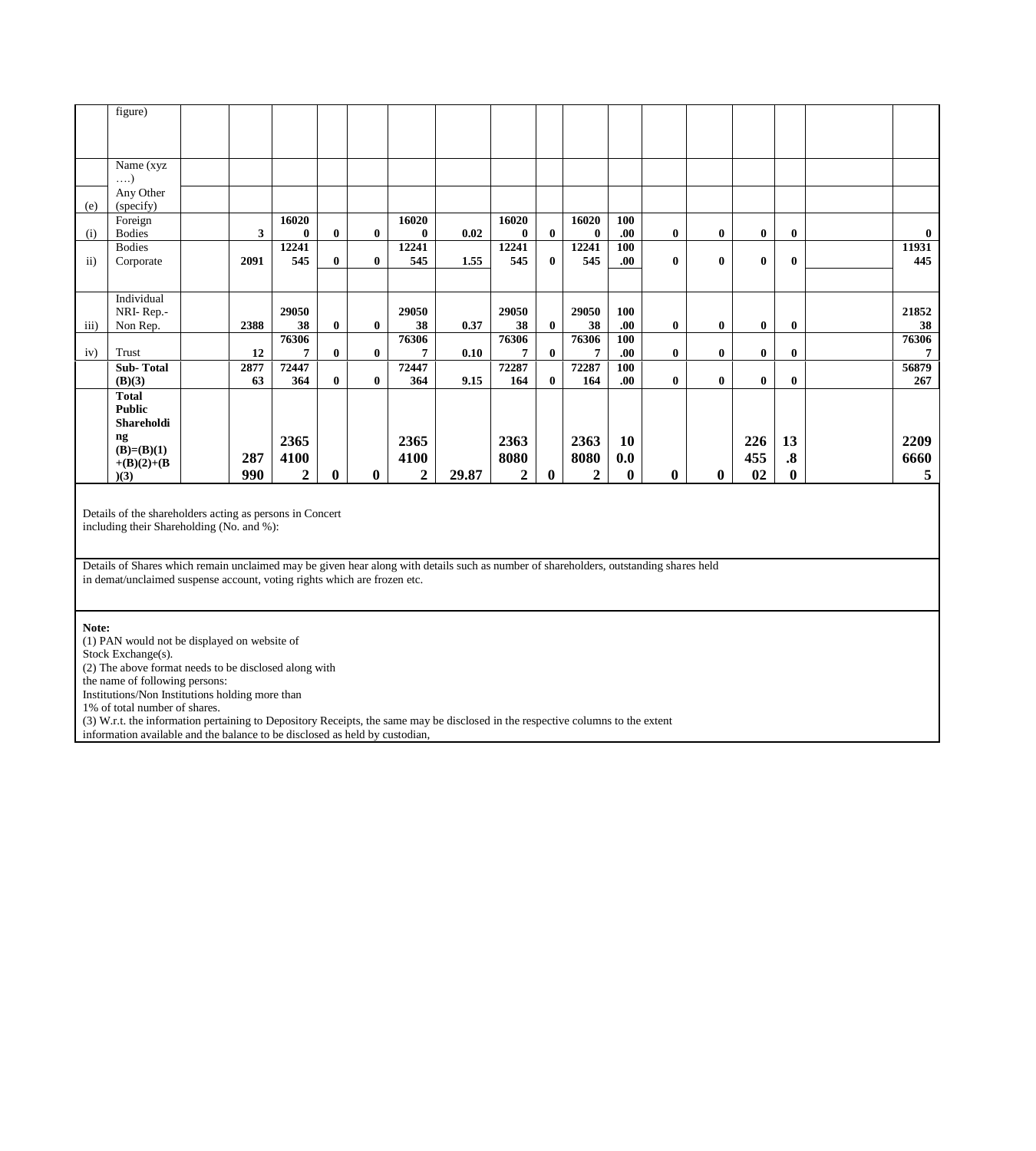**Table IV - Statement showing shareholding pattern of the Non Promoter-Non Public Shareholder**

|                                                                           | Category<br>& Name<br>of the<br>sharehold<br>ers(I)                                                                                                           | $\mathbf P$<br>$\mathbf{A}$<br>${\bf N}$<br>(II)<br>$\lambda$ | Nos of<br>share<br>holder<br>(III) | N <sub>0</sub><br>of<br>full<br>y<br>pai<br>d-<br>up<br>eq            | Pa<br>$^{\rm rtl}$<br>y<br>pai<br>d-<br>up<br>eq<br>uit | No of<br>share<br>${\bf S}$<br>under<br>lying<br>Depo<br>sitory<br>Recei | <b>Total</b><br>nos.<br>shares<br>held<br>$(VII) =$<br>$(IV)+($<br>$V)+(VI)$<br>$\lambda$ | <b>Sharehol</b><br>ding as a<br>$%$ of<br>total no.<br>of<br>shares(ca<br>lculated<br>as per |                                                              | <b>Number of Voting</b><br>Rights held in each<br>class of securities<br><b>No of Voting</b> | (IX)                       | <b>Tot</b>                                                                                     | No of<br>shares<br><b>Under</b><br>lying<br>Outsta<br>nding<br>conver<br>tible | <b>Total</b><br><b>Shareho</b><br>lding,<br>as a $%$<br>assumin<br>g full<br>conversi<br>on of                                                                                  | ${\bf N}$ | <b>Number</b><br>of<br><b>Locked</b><br>in<br>shares<br>(XII)<br>$\mathbf{A}\mathbf{s}$ | Number of<br>No.        | shares pledged<br>or otherwise<br>encumbared<br>(XIII)<br>As a | <b>Numbe</b><br>r of<br>equity<br>shares<br>held in<br>${\bf demate}$<br>rilized<br>form |
|---------------------------------------------------------------------------|---------------------------------------------------------------------------------------------------------------------------------------------------------------|---------------------------------------------------------------|------------------------------------|-----------------------------------------------------------------------|---------------------------------------------------------|--------------------------------------------------------------------------|-------------------------------------------------------------------------------------------|----------------------------------------------------------------------------------------------|--------------------------------------------------------------|----------------------------------------------------------------------------------------------|----------------------------|------------------------------------------------------------------------------------------------|--------------------------------------------------------------------------------|---------------------------------------------------------------------------------------------------------------------------------------------------------------------------------|-----------|-----------------------------------------------------------------------------------------|-------------------------|----------------------------------------------------------------|------------------------------------------------------------------------------------------|
|                                                                           |                                                                                                                                                               |                                                               |                                    | uit<br>$\mathbf y$<br>sha<br>res<br>hel<br>d<br>(IV)<br>$\mathcal{L}$ | ${\bf y}$<br>sha<br>res<br>hel<br>d<br>(V)              | pts<br>(VI)                                                              |                                                                                           | SCRR,<br>1957) As<br>$a\%$ of<br>$(A+B+C2$<br>$)$ (VIII)                                     | C1<br>as<br>${\bf S}$<br>eg<br>$\ddot{\cdot}$<br>$\mathbf X$ | <b>Rights</b><br>Cl<br>as<br>${\bf S}$<br>eg<br>$\ddot{\cdot}$<br>Y                          | $\operatorname{To}$<br>tal | al<br>as<br>$\mathbf a$<br>$\frac{0}{0}$<br>of<br><b>Tot</b><br>al<br>Vot<br>ing<br>Rig<br>hts | securit<br>ies<br>(Inclu<br>ding<br>Warra<br>nts)<br>(X)                       | converti<br>ble<br>securiti<br>es (as a<br>percent<br>age of<br>diluted<br>share<br>capital)<br>$(XI)= (V)$<br>$\mathbf{II}){+}(\mathbf{X})$<br>As a %<br>of<br>$(A+B+C)$<br>2) | 0.        | $\mathbf a$<br>$\frac{0}{0}$<br>of<br>tot<br>al<br>sha<br>res<br>hel<br>d               | (Not<br>applic<br>able) | $%$ of<br>total<br>share<br>s held<br>(Not<br>applic<br>able)  | (XIV)                                                                                    |
| - (<br>$\mathbf{1}$                                                       | Custodia<br>n/DR<br>Holder                                                                                                                                    |                                                               |                                    |                                                                       |                                                         |                                                                          |                                                                                           |                                                                                              |                                                              |                                                                                              |                            |                                                                                                |                                                                                |                                                                                                                                                                                 |           |                                                                                         |                         | $\rm NA$                                                       |                                                                                          |
| - (<br>$\rm{a}$<br>$\lambda$                                              | Name of<br>DR<br>Holder (If<br>available)                                                                                                                     |                                                               |                                    |                                                                       |                                                         |                                                                          |                                                                                           |                                                                                              |                                                              |                                                                                              |                            |                                                                                                |                                                                                |                                                                                                                                                                                 |           |                                                                                         | <b>NA</b>               |                                                                |                                                                                          |
| $(\mathrm{i}% \alpha_{1},\alpha_{2})\in\mathcal{M}_{\alpha}$<br>$\lambda$ | abc                                                                                                                                                           |                                                               |                                    |                                                                       |                                                         |                                                                          |                                                                                           |                                                                                              |                                                              |                                                                                              |                            |                                                                                                |                                                                                |                                                                                                                                                                                 |           |                                                                                         | <b>NA</b>               |                                                                |                                                                                          |
| $(\mathrm{i}% \alpha_{1},\alpha_{2})\in\mathcal{M}_{\mathrm{d}}$<br>i)    | $\mathrm{efg}$                                                                                                                                                |                                                               |                                    |                                                                       |                                                         |                                                                          |                                                                                           |                                                                                              |                                                              |                                                                                              |                            |                                                                                                |                                                                                |                                                                                                                                                                                 |           |                                                                                         | $\rm NA$                |                                                                |                                                                                          |
| $\overline{(\cdot)}$<br>$\mathbf 2$<br>$\lambda$                          | <b>Employee</b><br><b>Benefit</b><br><b>Trust</b><br>(Under<br><b>SEBI</b><br>(Share<br>based<br><b>Employee</b><br>Benefit)<br><b>Regulatio</b><br>ns, 2014) |                                                               |                                    |                                                                       |                                                         |                                                                          |                                                                                           |                                                                                              |                                                              |                                                                                              |                            |                                                                                                |                                                                                |                                                                                                                                                                                 |           |                                                                                         | NA                      |                                                                |                                                                                          |
| - (<br>a                                                                  | Name<br>(abc                                                                                                                                                  |                                                               |                                    |                                                                       |                                                         |                                                                          |                                                                                           |                                                                                              |                                                              |                                                                                              |                            |                                                                                                |                                                                                |                                                                                                                                                                                 |           |                                                                                         | $_{\rm NA}$             |                                                                |                                                                                          |
|                                                                           | <b>Total</b><br>Non-<br>Promoter<br>- Non<br><b>Public</b><br><b>Sharehol</b><br>ding<br>$(C)=(C)(1)$<br>$)+(C)(2)$                                           |                                                               |                                    |                                                                       |                                                         |                                                                          |                                                                                           |                                                                                              |                                                              |                                                                                              |                            |                                                                                                |                                                                                |                                                                                                                                                                                 |           |                                                                                         | <b>NA</b>               |                                                                |                                                                                          |
|                                                                           |                                                                                                                                                               |                                                               |                                    |                                                                       |                                                         |                                                                          |                                                                                           |                                                                                              |                                                              |                                                                                              |                            |                                                                                                |                                                                                |                                                                                                                                                                                 |           |                                                                                         |                         |                                                                |                                                                                          |